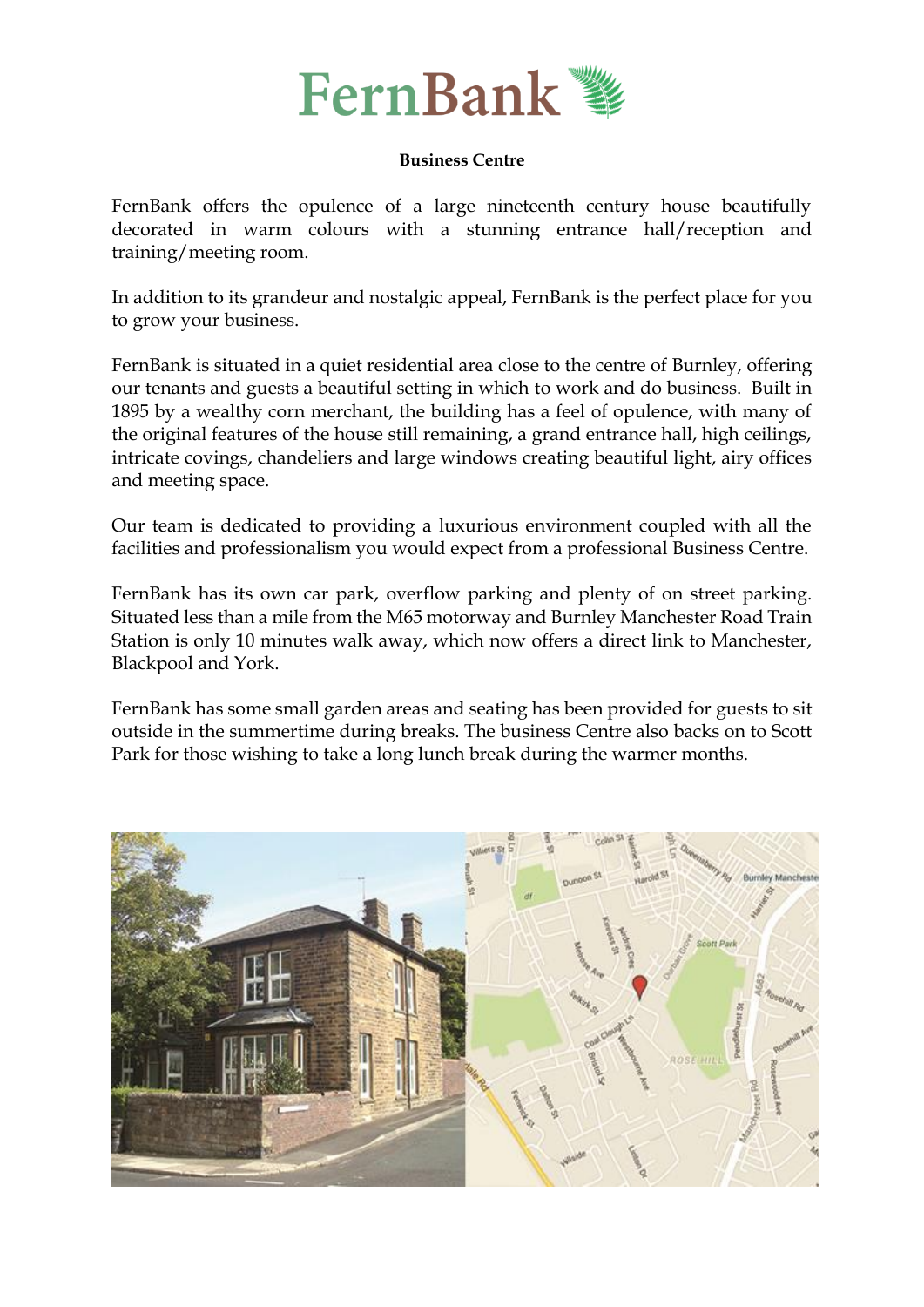

# **Business Centre**

# **Virtual offices**

#### **Questions & Answers**

## **Do you offer reception services?**

During the hours of 9am and 5pm, Monday to Friday (except bank holidays), we will greet people arriving at the centre for meetings etc. They will be asked to sign in and asked to take a seat whilst we let you know that you have a guest.

We can supply local telephone numbers which can divert to an answering machine with messages forwarded via email, diverted to a mobile or answered in your Company name for an additional fee.

## **What are the opening hours?**

The business centre is open from 9 am to 5 pm weekdays. The training room is available for hire from 9 am until 4.30 pm. Mail can be collected from the secure mail lockers from 9am until 5 pm.

#### **How will I get my mail?**

Your mail will be collected daily and sorted into your dedicated pigeon hole. You will be given a key to your pigeon hole so that you can check it whenever you like.

# **Can I have parcels delivered?**

We will take receipt of parcels during the opening hours stated above and hold them for you in a safe place. A card will be placed in your pigeon hole informing you that we have a parcel for you.

#### **Can I use an office as and when needed?**

We have a "day office" sometimes referred to as a "hot office" for clients who want to book office space as and when needed. It has high speed fibre broadband, a desk, a comfortable office chair, spare chair, mouse, keyboard and screen to plug your lap top into. A PC and printer with an allocation of paper is available upon request. Virtual office clients are offered a 10% discount on the day office. You can check availability and book the day office via fernbankoffices.co.uk. Discounts are available for longer bookings.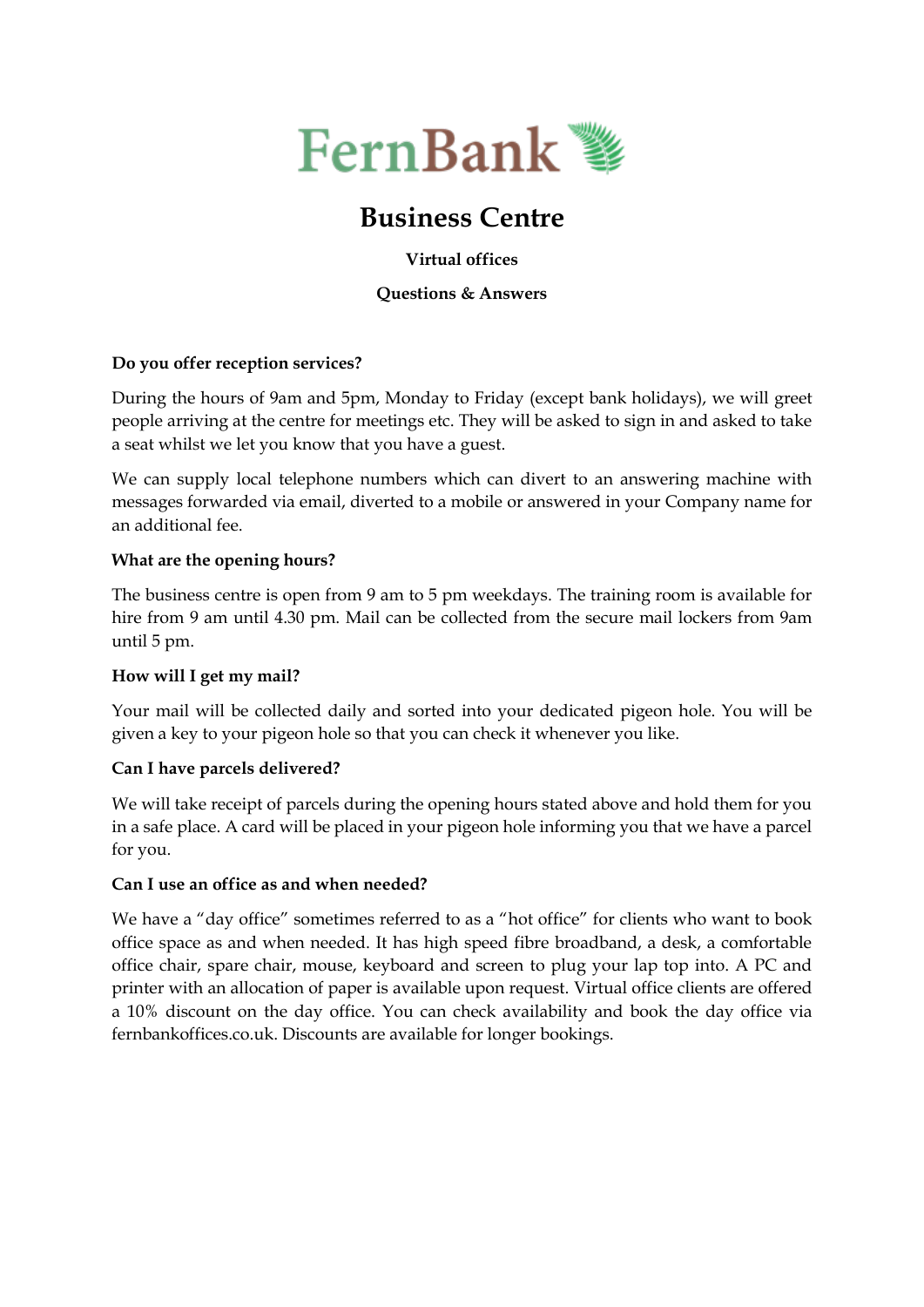## **Can I use the training/meeting room?**

People with virtual offices are given 10% off the normal room booking price. You can book via the meeting room via fernbankoffices.co.uk. You will need to put down a deposit in order to book it. You can check availability and book the meeting room via fernbankoffices.co.uk.

## **Does the Centre have internet access?**

The building has WIFI that tenants and guests can access. We also offer secure wireless access points so you can keep data secure whilst working in the building.

## **Can anyone help with my IT?**

Our primary tenant in the building and owner of Fern Bank business Centre is Bandicoot Limited. The Company has been providing IT support to small and medium sized businesses for over a decade. For more information see bandicoot.co.uk

## **Can I use the communal seating areas?**

People using the training/meeting room may also use the sofa in the hall and the chairs and breakfast bar in the kitchen as "break out areas" however this is on the understanding that tenants and their guests have priority unless their agreement has been sought in advance.

## **Where can I park?**

The car park has spaces for two guests at the back of the building. There is plenty of on street parking available locally. "Overflow" space may be available by arrangement.

# **Where will my visitors park?**

If there is space in the cap park at the back of the building when they arrive they will be welcome to park. There is plenty of on street parking available locally. "Overflow" space may be available by arrangement.

#### **Is the building secure?**

The building is fitted with CCTV cameras outside and PIR lights. All rooms and communal areas have alarm sensors connected to a sophisticated alarm system which will notify us if the alarm has been activated. Five mortice locks on tenants rooms provide additional security, and time for us and the police to respond if the alarm is triggered.

#### **Is there disabled access?**

We have a portable ramp for guests using a wheelchair. We have a wheelchair friendly toilet on the ground floor and extra wide doorways to the front door, training room and the ground floor office.

# **What about refreshments and catering?**

There is a kettle provided in the kitchen if you wish to make your own arrangements or we can provide refreshments for you. We prefer to provide refreshments for larger bookings.

We can provide details of a good local sandwich shop or again, provide lunch and refreshments for larger bookings.